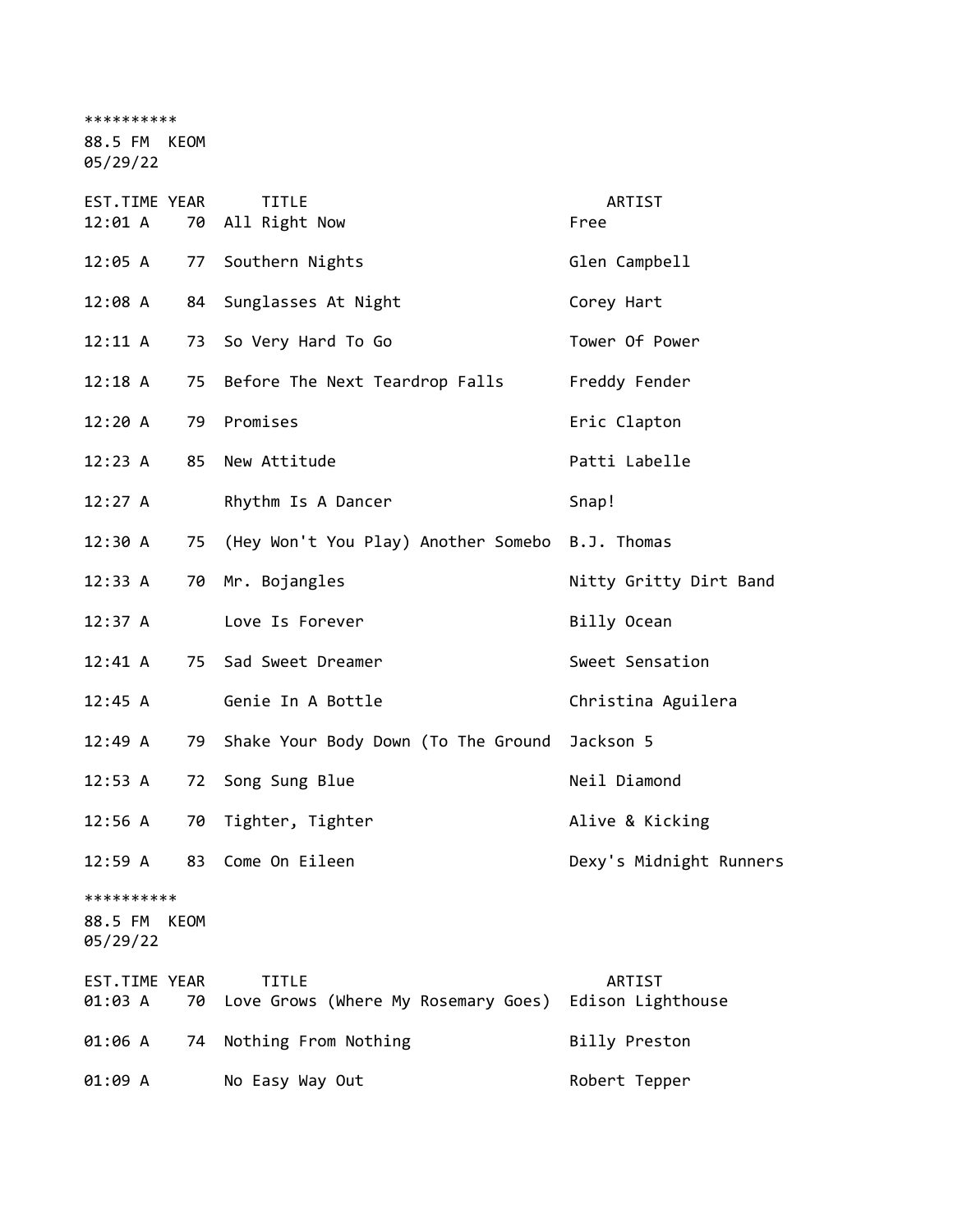| 01:14 A                                | 86 | Everybody Have Fun Tonight                                           | Wang Chung                       |
|----------------------------------------|----|----------------------------------------------------------------------|----------------------------------|
| $01:18$ A                              | 91 | Too Many Walls                                                       | Cathy Dennis                     |
| 01:22 A                                | 76 | Kiss And Say Goodbye                                                 | Manhattans                       |
| 01:25 A                                |    | Don't Want To Live Without It                                        | Pablo Cruise                     |
| 01:29A                                 | 76 | Dancing Queen                                                        | ABBA                             |
| 01:32 A                                | 76 | Welcome Back                                                         | John Sebastian                   |
| 01:35 A                                |    | 84 Time After Time                                                   | Cyndi Lauper                     |
| 01:39 A                                | 83 | Too Shy                                                              | Kajagoogoo                       |
| 01:44 A                                | 90 | High Enough                                                          | D. Yankees                       |
| 01:48 A                                | 72 | Mother And Child Reunion                                             | Paul Simon                       |
| 01:51 A                                |    | 71 Lonely Days                                                       | Bee Gees                         |
| 01:54 A                                | 78 | We'll Never Have To Say Goodbye Aga    England Dan & John Ford Coley |                                  |
| $01:58$ A                              |    | 77 Car Wash                                                          | Rose Royce                       |
| **********<br>88.5 FM KEOM<br>05/29/22 |    |                                                                      |                                  |
| EST.TIME YEAR<br>02:01 A               | 75 | <b>TITLE</b><br>Old Days                                             | ARTIST<br>Chicago                |
| 02:04 A                                | 76 | You Don't Have To Be A Star                                          | Marilyn McCoo & Billy Davis, Jr. |
| 02:08 A                                |    | 82 Always On My Mind                                                 | Willie Nelson                    |
| 02:11 A                                | 79 | Better Love Next Time                                                | Dr. Hook                         |
| 02:16 A                                | 77 | Couldn't Get It Right                                                | Climax Blues Band                |
| 02:18 A                                | 75 | Swearin' To God                                                      | Frankie Valli                    |
| 02:22 A                                |    | Leave A Light On                                                     | Belinda Carlisle                 |
| 02:27 A                                | 99 | That's The Way It Is                                                 | Celine Dion                      |
| 02:31 A                                | 75 | Fallin' In Love                                                      | Hamilton, Joe Frank & Reynolds   |
| 02:33 A                                | 78 | September                                                            | Earth, Wind & Fire               |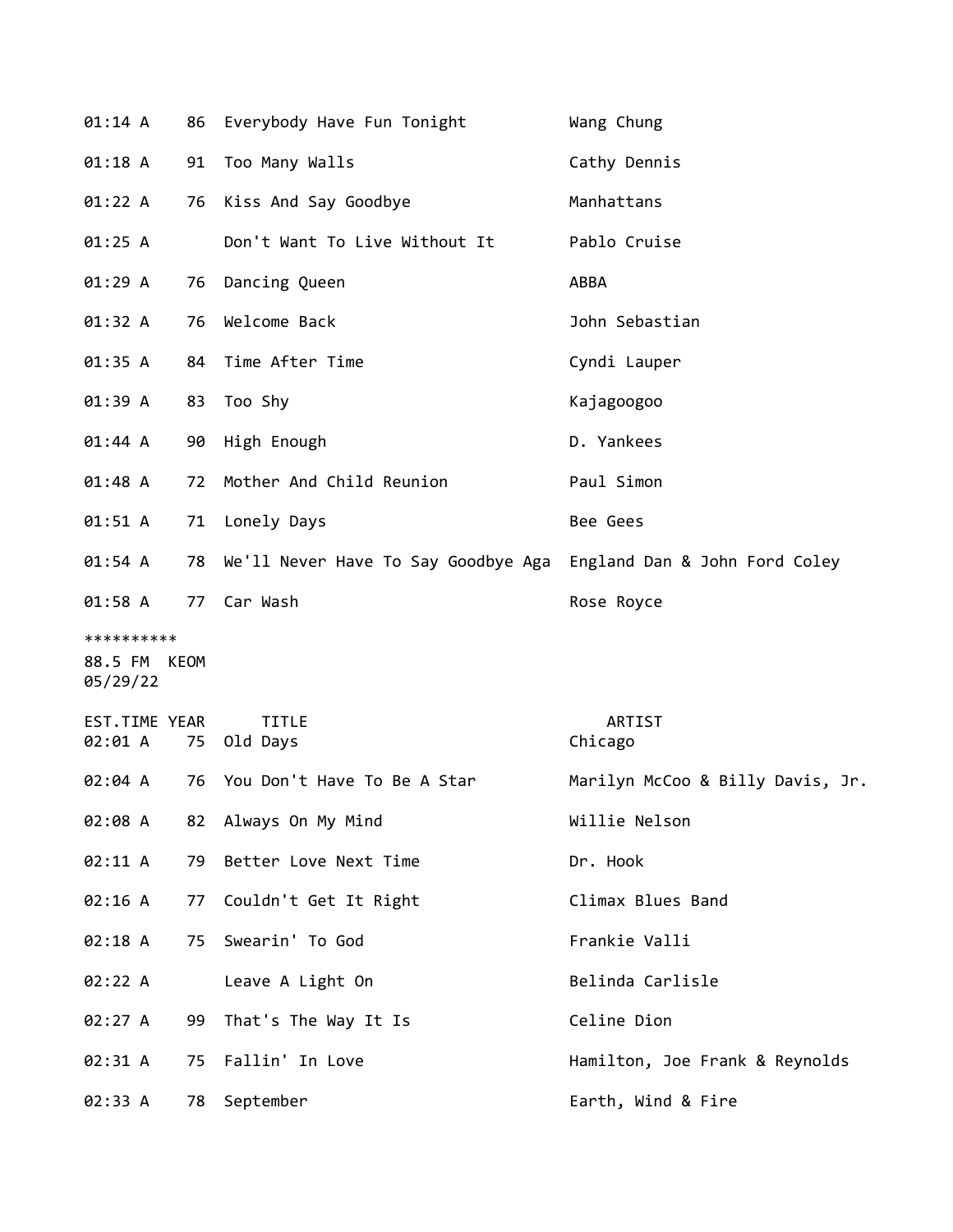| 02:37 A                                |    | 85 Kyrie (Short)                               | Mr. Mister                    |
|----------------------------------------|----|------------------------------------------------|-------------------------------|
| 02:41 A                                |    | 77 Turn To Stone                               | Electric Light Orchestra      |
| 02:45 A                                |    | 93 Dreamlover                                  | Mariah Carey                  |
| 02:49 A                                |    | 79 Sara                                        | Fleetwood Mac                 |
| 02:54 A                                |    | 72 Alone Again (Naturally)                     | Gilbert O'Sullivan            |
|                                        |    | 02:58 A 72 If You Don't Know Me By Now         | Harold Melvin & The Bluenotes |
| **********<br>88.5 FM KEOM<br>05/29/22 |    |                                                |                               |
| EST.TIME YEAR<br>03:02 A               |    | <b>TITLE</b><br>76 Take It To The Limit        | ARTIST<br>Eagles              |
| 03:06 A                                |    | 72 You're So Vain                              | Carly Simon                   |
| 03:10 A                                |    | 86 What Have You Done For Me Lately            | Janet Jackson                 |
| 03:15 A                                |    | 72 Oh Girl                                     | Chi-Lites                     |
| 03:18 A                                |    | 75 Walk Away From Love                         | David Ruffin                  |
| 03:22 A                                | 80 | We Live For Love                               | Pat Benatar                   |
| 03:25 A                                |    | 90 Everybody, Everybody                        | Black Box                     |
| 03:29A                                 |    | 79 Heart Of Glass                              | Blondie                       |
| 03:33 A                                |    | 74 Life Is A Rock (But The Radio Rolle Reunion |                               |
| 03:36 A                                |    | Should've Known Better                         | Richard Marx                  |
| 03:40 A                                | 77 | We Just Disagree                               | Dave Mason                    |
| 03:44 A                                | 99 | Music Of My Heart                              | NSYNC & Gloria Estefan        |
| 03:48 A                                |    | 74 Lady                                        | Styx                          |
| 03:51 A                                | 76 | Dream Weaver                                   | Gary Wright                   |
| 03:54 A                                | 76 | Hot Line                                       | Sylvers                       |
| 03:58 A                                |    | Theme From S.W.A.T.                            | Rhythm Heritage               |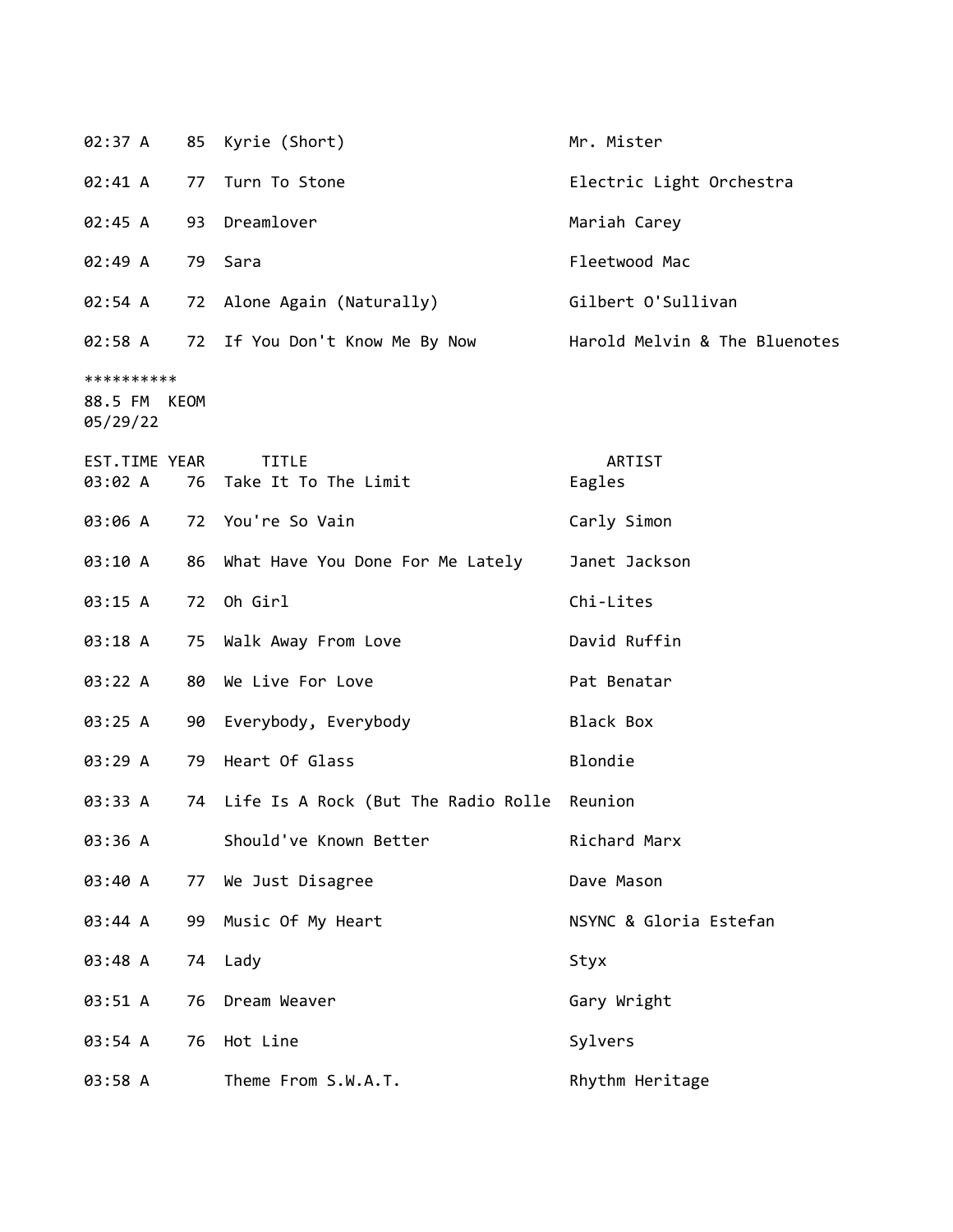\*\*\*\*\*\*\*\*\*\*

88.5 FM KEOM

05/29/22

| EST.TIME YEAR<br>04:01 A          | 74   | <b>TITLE</b><br>Beach Baby                      | ARTIST<br>First Class              |
|-----------------------------------|------|-------------------------------------------------|------------------------------------|
| 04:04 A                           | 74   | Rock Your Baby                                  | George McCrae                      |
| 04:07 A                           | 87   | Tell It To My Heart                             | Taylor Dayne                       |
| 04:11 A                           | 74   | Oh My My                                        | Ringo Starr                        |
| 04:16 A                           | 79   | The Main Event                                  | Barbra Streisand                   |
| 04:21 A                           | 71   | Baby I'm-A Want You                             | <b>Bread</b>                       |
| 04:23 A                           | 83   | What Ever Happened To Old Fashioned B.J. Thomas |                                    |
| 04:26 A                           | 93   | Baby I'm Yours                                  | Shai                               |
| 04:30 A                           | 72   | Precious And Few                                | Climax                             |
| 04:33 A                           | 72   | Clean Up Woman                                  | Betty Wright                       |
| 04:36 A                           |      | The Old Songs                                   | Barry Manilow                      |
| 04:40 A                           | 70   | Love The One You're With                        | Stephen Stills                     |
| 04:45 A                           |      | Total Eclipse Of The Heart                      | Nicki French                       |
| 04:48 A                           | 79   | Take The Long Way Home                          | Supertramp                         |
| 04:52 A                           | 72   | Let's Stay Together                             | Al Green                           |
| 04:55 A                           | 78   | This Time I'm In It For Love                    | Player                             |
| **********<br>88.5 FM<br>05/29/22 | KEOM |                                                 |                                    |
| EST.TIME YEAR<br>05:01 A          |      | <b>TITLE</b><br>74 You Ain't Seen Nothing Yet   | ARTIST<br>Bachman-Turner Overdrive |
| 05:04 A                           | 78   | An Everlasting Love                             | Andy Gibb                          |
| 05:08 A                           | 70   | Ain't No Mountain High Enough (Shor             | Diana Ross                         |
| 05:11 A                           | 85   | Centerfield                                     | John Fogerty                       |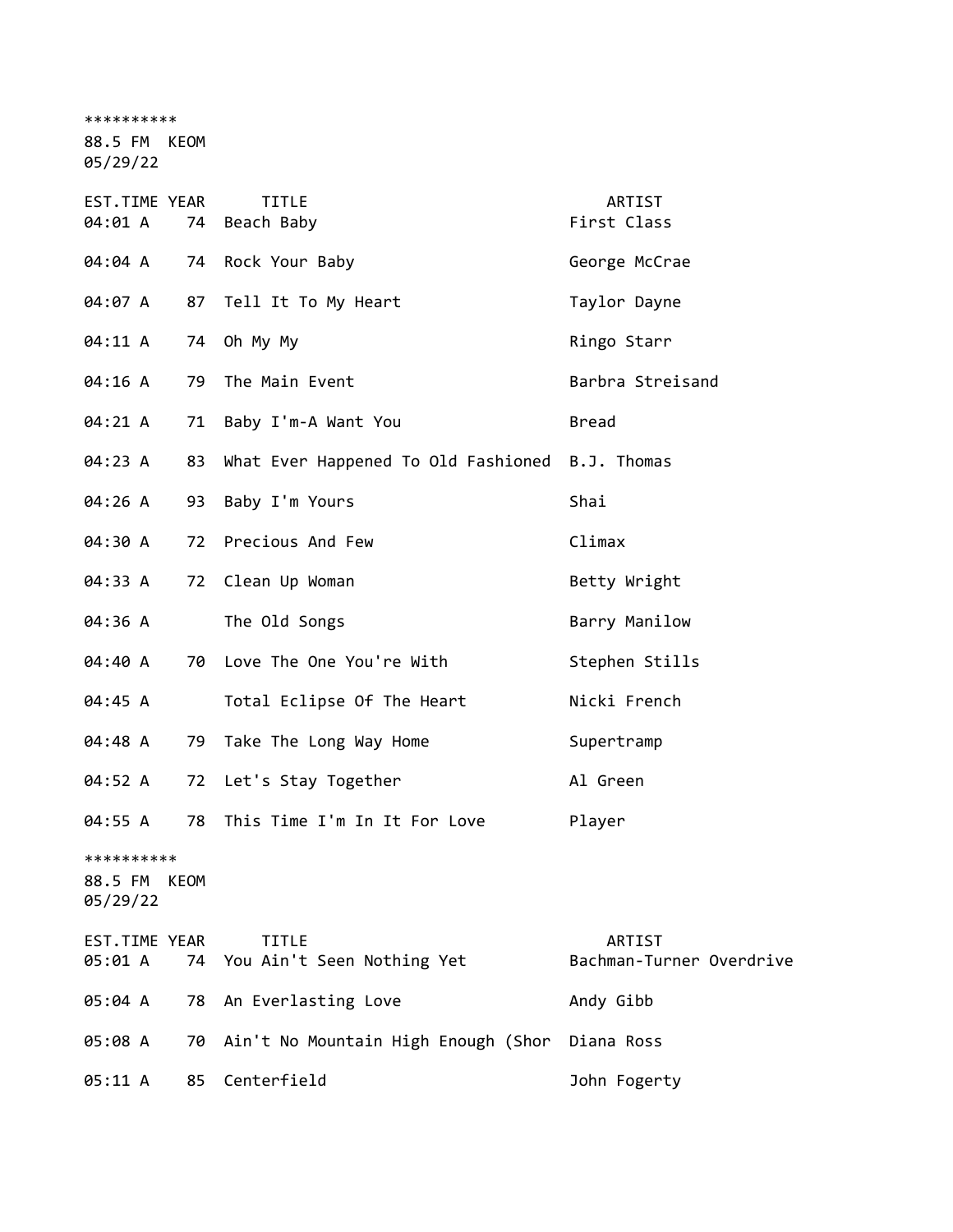| 05:16 A                                |      | 91 When A Man Loves A Woman                           | Michael Bolton                  |
|----------------------------------------|------|-------------------------------------------------------|---------------------------------|
| 05:20 A                                | 77   | Baby What A Big Surprise                              | Chicago                         |
| 05:23 A                                | 89   | Everlasting Love                                      | Howard Jones                    |
| 05:27 A                                |      | 74 Never Can Say Goodbye                              | Gloria Gaynor                   |
| 05:30 A                                | 72   | Everybody Plays The Fool                              | Main Ingredient                 |
| 05:33 A                                | 91   | Something To Talk About                               | Bonnie Raitt                    |
| 05:36 A                                |      | What About Me                                         | Kenny Rogers, Kim Carnes, James |
| Ingram<br>05:41 A                      |      | 75 Mexico                                             | James Taylor                    |
| 05:45 A                                |      | 96 Give Me One Reason                                 | Tracy Chapman                   |
| 05:49 A                                |      | 78 I Love The Nightlife (Disco 'Round) Alicia Bridges |                                 |
| 05:52 A                                | 78   | If I Can't Have You                                   | Yvonne Elliman                  |
| 05:55 A                                | 72   | Footstompin' Music                                    | Grand Funk Railroad             |
| **********<br>88.5 FM KEOM<br>05/29/22 |      |                                                       |                                 |
| EST.TIME YEAR<br>06:00 A               | 77   | <b>TITLE</b><br>Don't Stop                            | <b>ARTIST</b><br>Fleetwood Mac  |
| 06:03 A                                |      | 77 The Things We Do For Love                          | <b>10CC</b>                     |
| 06:06 A                                |      | MacArthur Park                                        | Donna Summer                    |
| 06:10 A                                |      | All I Need Is A Miracle                               | Mike + The Mechanics            |
| 06:15 A                                | 70   | Thank You                                             | Sly & The Family Stone          |
| 06:20 A                                | 72   | The Way Of Love                                       | Cher                            |
| 06:22 A                                | 81   | Is It You?                                            | Lee Ritenour                    |
| 06:26 A                                |      | Whole Wide World                                      | A'me Lorain                     |
| 06:30 A                                | 76 - | Let Your Love Flow                                    | Bellamy Brothers                |
| 06:33 A                                | 72   | Down By The Lazy River                                | Osmonds                         |
| 06:36 A                                | 88   | The Flame                                             | Cheap Trick                     |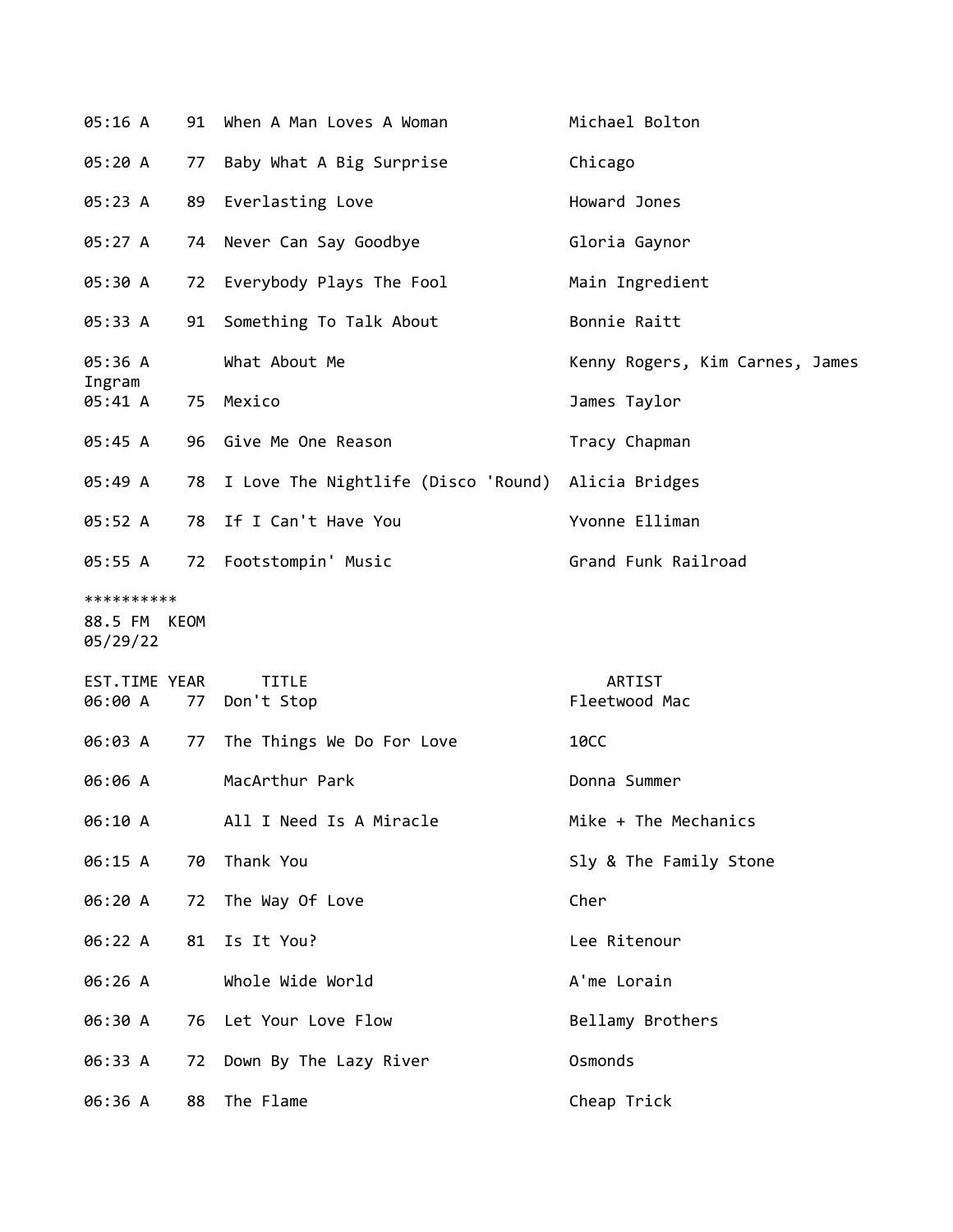| 06:41 A                           |             | 77 (What A) Wonderful World                     | Art Garfunkel & James Taylor |
|-----------------------------------|-------------|-------------------------------------------------|------------------------------|
| 06:45 A                           |             | Don't Speak                                     | No Doubt                     |
| 06:49 A                           |             | 74 One Man Woman-One Woman Man                  | Paul Anka [+] Odia Coates    |
| 06:52 A                           | 78          | Three Times A Lady                              | Commodores                   |
| 06:56 A                           |             | 73 Diamond Girl                                 | Seals & Crofts               |
| **********<br>88.5 FM<br>05/29/22 | KEOM        |                                                 |                              |
| EST.TIME YEAR<br>07:03 A          | 72          | <b>TITLE</b><br>Brandy                          | ARTIST<br>Looking Glass      |
| 07:05 A                           |             | 75 Once You Get Started                         | Rufus                        |
| 07:10A                            | 87          | (I Just) Died In Your Arms                      | Cutting Crew                 |
| 07:14 A                           | 71          | That's The Way I've Always Heard It Carly Simon |                              |
| 07:21 A                           | 74          | Lucy In The Sky With Diamonds                   | Elton John                   |
| 07:27 A                           | 94          | Don't Turn Around                               | Ace Of Base                  |
| 07:30 A                           | 71          | Let Your Love Go                                | <b>Bread</b>                 |
| 07:33 A                           | 88          | One Moment In Time                              | Whitney Houston              |
| 07:39 A                           | 79          | Knock On Wood                                   | Amii Stewart                 |
| 07:43 A                           | 76          | Lowdown                                         | Boz Scaggs                   |
| 07:46 A                           | 80          | Woman In Love                                   | Barbra Streisand             |
| 07:50 A                           | 72          | Motorcycle Mama                                 | Sailcat                      |
| 07:54 A                           | 78          | Kiss You All Over                               | Exile                        |
| 07:57 A                           | 81          | She's A Bad Mama Jama                           | Carl Carlton                 |
| **********<br>88.5 FM<br>05/29/22 | <b>KEOM</b> |                                                 |                              |
| EST.TIME YEAR<br>08:02 A          | 85          | <b>TITLE</b><br>Fresh                           | ARTIST<br>Kool & The Gang    |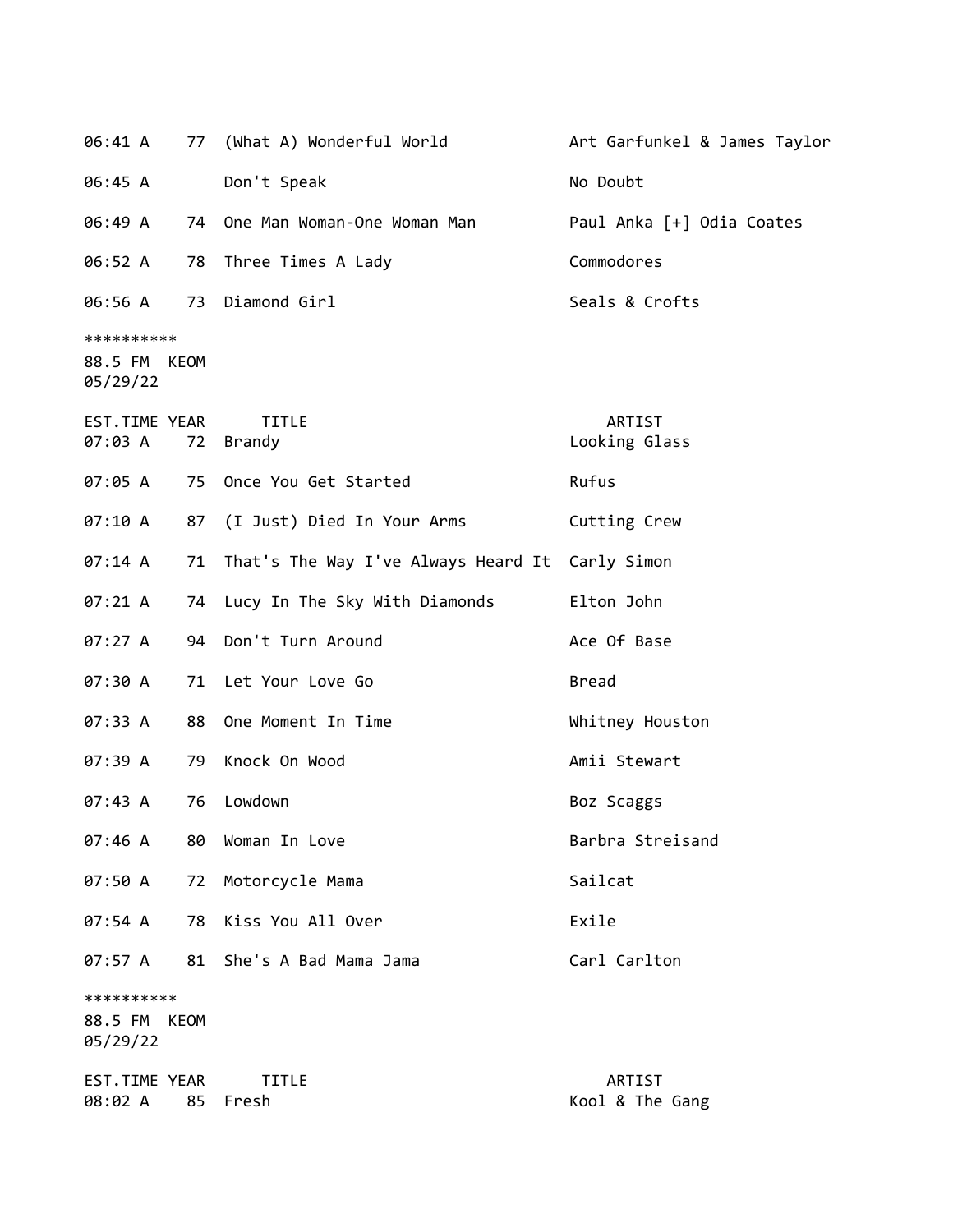| 08:06 A                                |    | Party All The Time                                      | Eddie Murphy                  |
|----------------------------------------|----|---------------------------------------------------------|-------------------------------|
| 08:10 A                                |    | 76 Tryin' To Get The Feeling Again                      | Barry Manilow                 |
| 08:16 A                                |    | One                                                     | Bee Gees                      |
| 08:20 A                                |    | 95 Only Wanna Be With You                               | Hootie & The Blowfish         |
| 08:24 A                                |    | 73 Delta Dawn                                           | Helen Reddy                   |
| 08:27 A                                |    | 75 Hey You                                              | Bachman-Turner Overdrive      |
| 08:32 A                                |    | 74 Hooked On A Feeling                                  | <b>Blue Swede</b>             |
| 08:34 A                                | 76 | Nights Are Forever Without You                          | England Dan & John Ford Coley |
| 08:37 A                                |    | Heaven                                                  | Warrant                       |
| 08:41 A                                |    | 80 Against The Wind                                     | Bob Seger & The Silver Bullet |
| Band<br>08:46 A                        |    | I Will Be Here For You                                  | Michael W. Smith              |
| 08:50 A                                |    | 72 Daddy's Home                                         | Jermaine Jackson              |
| 08:53 A                                |    | 72 Me And Mrs. Jones                                    | Billy Paul                    |
| 08:58 A                                |    | Tie A Yellow Ribbon Round The Ole O Tony Orlando & Dawn |                               |
| **********<br>88.5 FM KEOM<br>05/29/22 |    |                                                         |                               |
| EST.TIME YEAR<br>09:02 A               |    | <b>TITLE</b><br>75 Long Tall Glasses (I Can Dance)      | ARTIST<br>Leo Sayer           |
| 09:05 A                                | 77 | Don't Give Up On Us                                     | David Soul                    |
| 09:08 A                                | 89 | Second Chance                                           | .38 Special                   |
| 09:12 A                                | 71 | So Far Away                                             | Carole King                   |
| 09:19 A                                | 76 | Love Is Alive                                           | Gary Wright                   |
| 09:22 A                                | 71 | Beginnings (Short Version)                              | Chicago                       |
| 09:25 A                                | 88 | Holding On                                              | Steve Winwood                 |
| 09:30 A                                |    | 73 Yesterday Once More                                  | Carpenters                    |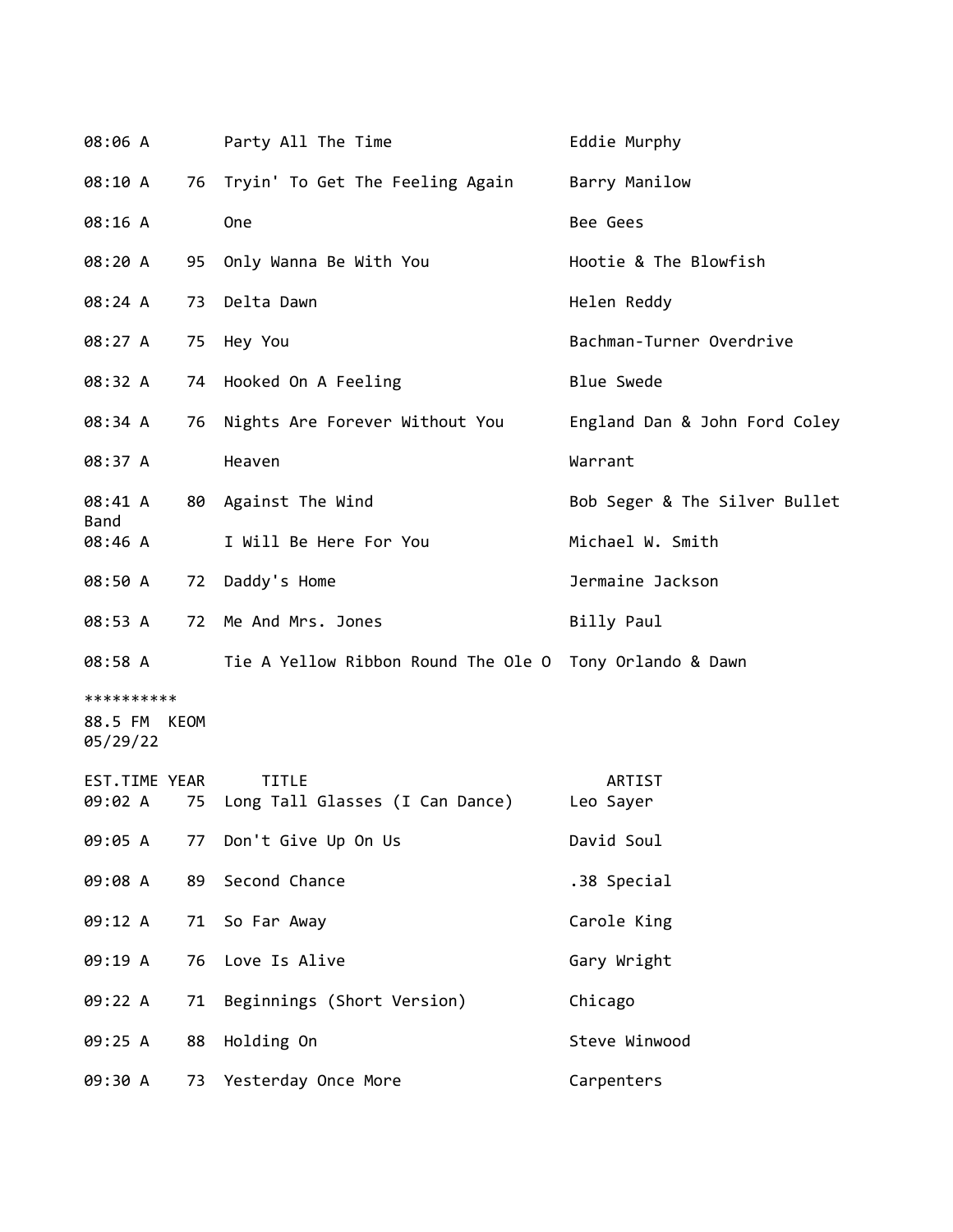|                                        |    | 09:34 A 74 Just Don't Want To Be Lonely        | Main Ingredient                |
|----------------------------------------|----|------------------------------------------------|--------------------------------|
| 09:38 A                                |    | The Safety Dance                               | Men Without Hats               |
| 09:40 A                                |    | Question                                       | Moody Blues                    |
| 09:46 A                                |    | Kind & Generous                                | Natalie Merchant               |
| 09:50 A                                |    | 70 Love Or Let Me Be Lonely                    | Friends Of Distinction         |
|                                        |    | 09:53 A 75 Lovin' You                          | Minnie Riperton                |
|                                        |    | 09:56 A 77 Whatcha Gonna Do                    | Pablo Cruise                   |
| **********<br>88.5 FM KEOM<br>05/29/22 |    |                                                |                                |
| EST.TIME YEAR                          |    | <b>TITLE</b><br>10:01 A 79 Ring My Bell        | ARTIST<br>Anita Ward           |
|                                        |    | 10:04 A 77 You Make Lovin' Fun                 | Fleetwood Mac                  |
| 10:08 A                                |    | Take Me Home, Country Roads                    | John Denver                    |
| 10:11 A                                |    | 82 Ebony & Ivory                               | Paul McCartney & Stevie Wonder |
| 10:18A                                 |    | To Be With You                                 | Mr. Big                        |
| 10:21 A                                |    | 74 Please Come To Boston                       | Dave Loggins                   |
| 10:26 A                                |    | 80 Heart Hotels                                | Dan Fogelberg                  |
| 10:30 A                                | 72 | Puppy Love                                     | Donny Osmond                   |
| 10:33 A                                |    | When I Come Around                             | Green Day                      |
| 10:36 A                                | 84 | Drive                                          | Cars                           |
| 10:40 A                                | 73 | Desperado                                      | Eagles                         |
| 10:46 A                                |    | Something About The Way You Look To Elton John |                                |
| 10:50A                                 | 73 | That Lady-Part 1                               | Isley Brothers                 |
| 10:53 A                                | 75 | You Are So Beautiful                           | Joe Cocker                     |
| 10:55 A                                | 75 | How Long                                       | Ace                            |

\*\*\*\*\*\*\*\*\*\*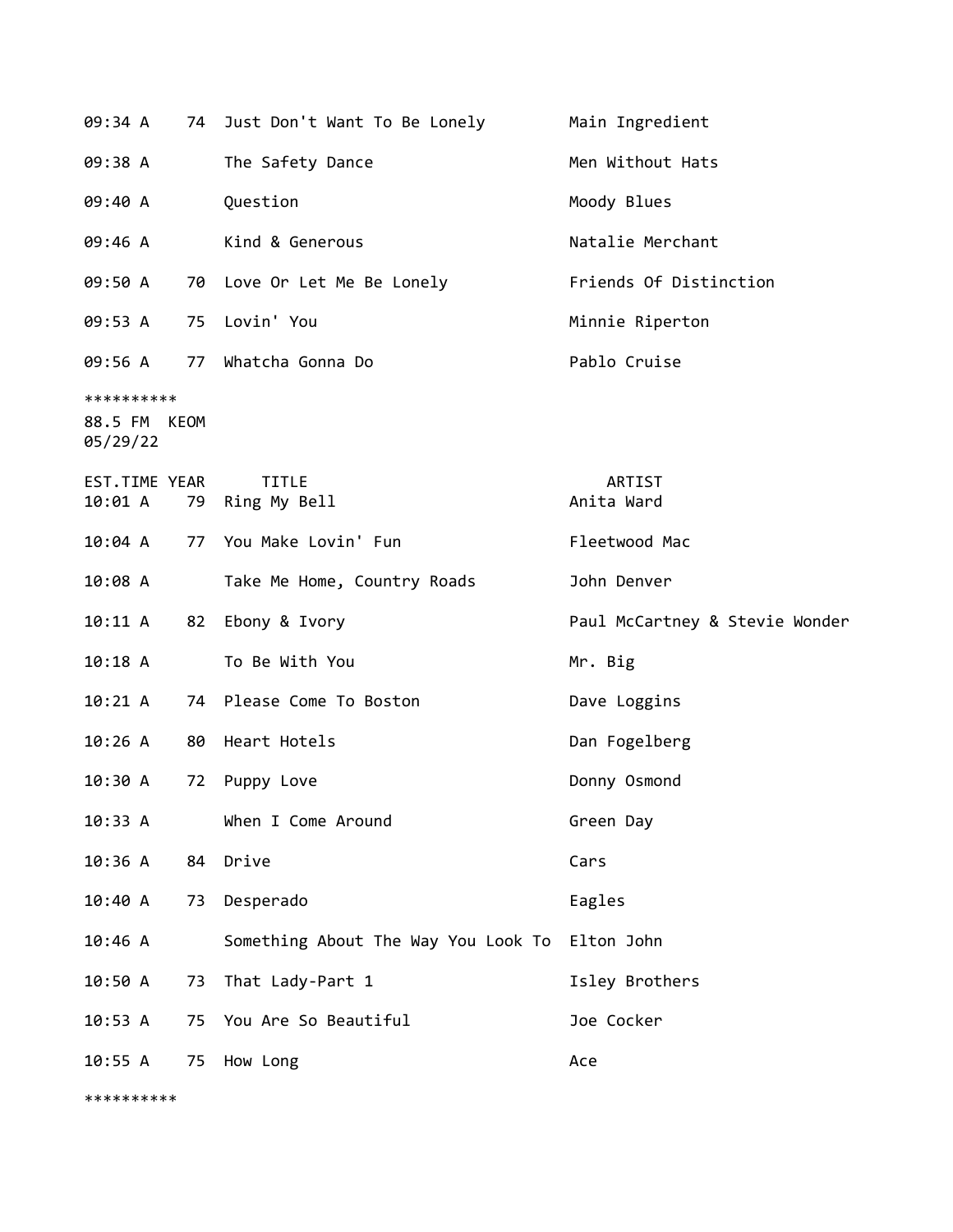88.5 FM KEOM 05/29/22

| EST.TIME YEAR<br>11:00 A               | 75 | <b>TITLE</b><br>Saturday Night      | <b>ARTIST</b><br>Bay City Rollers |
|----------------------------------------|----|-------------------------------------|-----------------------------------|
| 11:02 A                                | 76 | Shop Around                         | Captain & Tennille                |
| 11:06 A                                | 74 | Lonely People                       | America                           |
| 11:08 A                                | 89 | Soul Provider                       | Michael Bolton                    |
| $11:14$ A                              | 93 | Can't Help Falling In Love          | <b>UB40</b>                       |
| $11:18$ A                              | 78 | I Just Wanna Stop                   | Gino Vannelli                     |
| $11:21 \; \mathsf{A}$                  |    | In Your Eyes                        | Peter Gabriel                     |
| 11:26 A                                | 85 | Walking On Sunshine                 | Katrina & The Waves               |
| 11:30 A                                |    | 74 I'm Not In Love                  | <b>10CC</b>                       |
| 11:34 A                                | 90 | I'm Not In Love                     | Will To Power                     |
| $11:38$ A                              |    | America                             | Neil Diamond                      |
| $11:45$ A                              | 99 | <b>Breathe</b>                      | Faith Hill                        |
| 11:49 A                                | 74 | Clap For The Wolfman                | Guess Who                         |
| 11:52 A                                | 81 | Key Largo                           | Bertie Higgins                    |
| 11:59 A                                | 76 | Love Hangover                       | Diana Ross                        |
| **********<br>88.5 FM KEOM<br>05/29/22 |    |                                     |                                   |
| EST.TIME YEAR<br>$12:02$ P             | 78 | <b>TITLE</b><br>Sentamental Lady    | ARTIST<br>Bob Welch               |
| $12:05$ P                              |    | I'm Still In Love With You          | Al Green                          |
| 12:08 P                                | 85 | Things Can Only Get Better          | Howard Jones                      |
| $12:12$ P                              | 72 | Dancing In The Moonlight            | King Harvest                      |
| $12:18$ P                              | 75 | He Don't Love You (Like I Love You) | Tony Orlando & Dawn               |
| $12:21$ P                              | 79 | Daydream Believer                   | Anne Murray                       |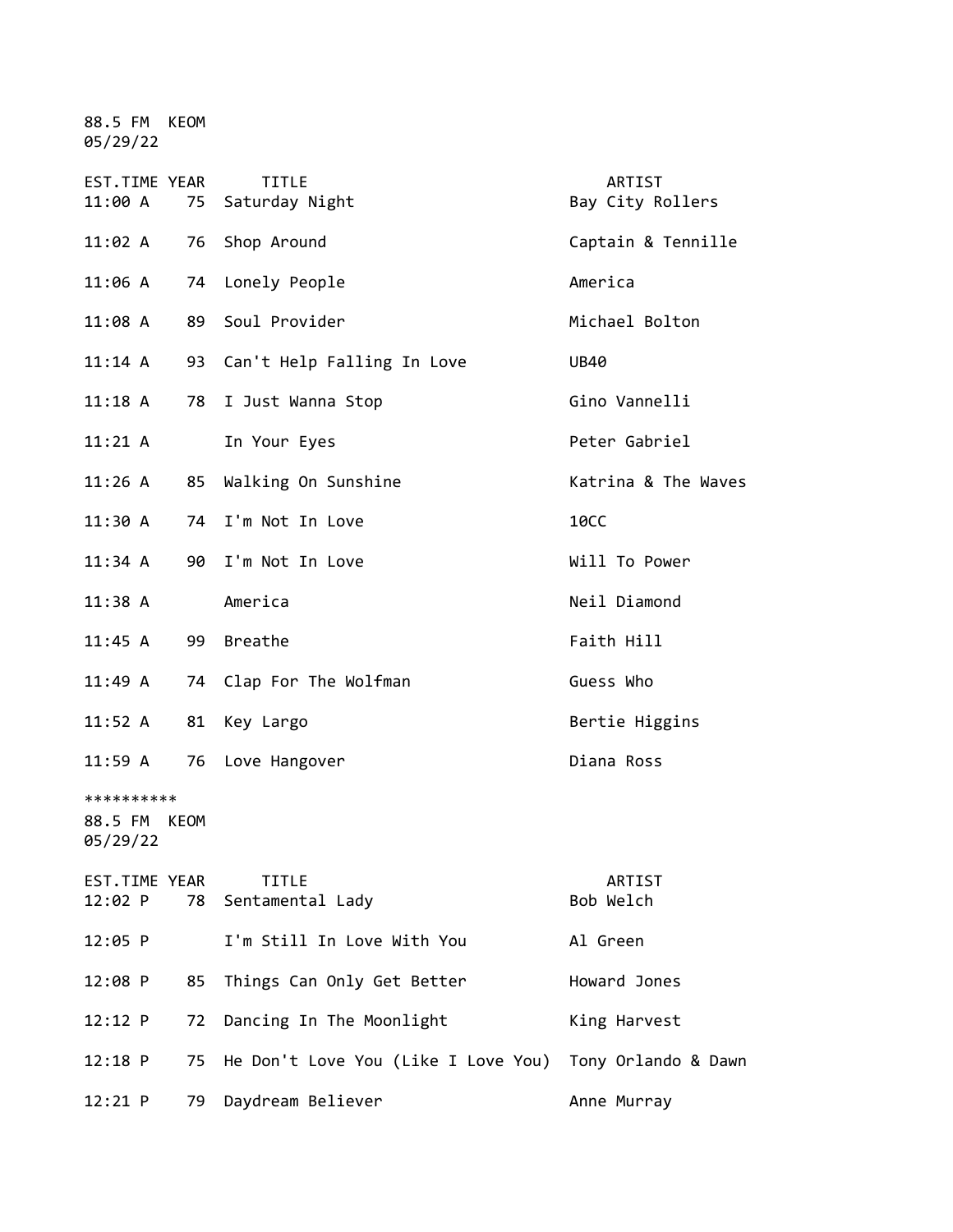| $12:24$ P                |    | Domino Dancing                 | Pet Shop Boys                    |
|--------------------------|----|--------------------------------|----------------------------------|
| $12:29$ P                | 72 | I'll Take You There            | Staple Singers                   |
| 12:32 P                  |    | 74 Let Me Be There             | Olivia Newton-John               |
| $12:35$ P                |    | 81 Bette Davis Eyes            | Kim Carnes                       |
| $12:39$ P                |    | 74 Piano Man                   | Billy Joel                       |
| 12:44 P                  |    | Stay (I Missed You)            | Lisa Loeb & Nine Stories         |
| $12:47$ P                | 77 | Cold As Ice                    | Foreigner                        |
| 12:50 P                  | 78 | Too Much, Too Little, Too Late | Johnny Mathis & Deneice Williams |
| 12:53 P                  |    | 70 Get Ready                   | Rare Earth                       |
| $12:56$ P                |    | 84 That's All                  | Genesis                          |
| **********               |    |                                |                                  |
| 88.5 FM KEOM<br>05/29/22 |    |                                |                                  |
| EST.TIME YEAR<br>01:01 P |    | <b>TITLE</b><br>74 Black Water | ARTIST<br>Doobie Brothers        |
| 01:05 P                  |    | Sister Christian               | Night Ranger                     |
| 01:10 P                  | 79 | Sad Eyes                       | Robert John                      |
| $01:16$ P                |    | 86 Take My Breath Away         | Berlin                           |
| 01:20 P                  | 74 | Hollywood Swinging             | Kool & The Gang                  |
| 01:23 P                  | 71 | Me And Bobby McGee             | Janis Joplin                     |
| 01:28 P                  | 89 | The Living Years               | Mike + The Mechanics             |
| 01:32 P                  | 70 | I Just Can't Help Believing    | B.J. Thomas                      |
| 01:35 P                  | 90 | Release Me                     | Wilson Phillips                  |
| 01:42 P                  | 71 | One Bad Apple                  | Osmonds                          |
| $01:44$ P                |    | As Long As You Follow          | Fleetwood Mac                    |
| 01:48 P                  | 70 | 25 Or 6 To 4                   | Chicago                          |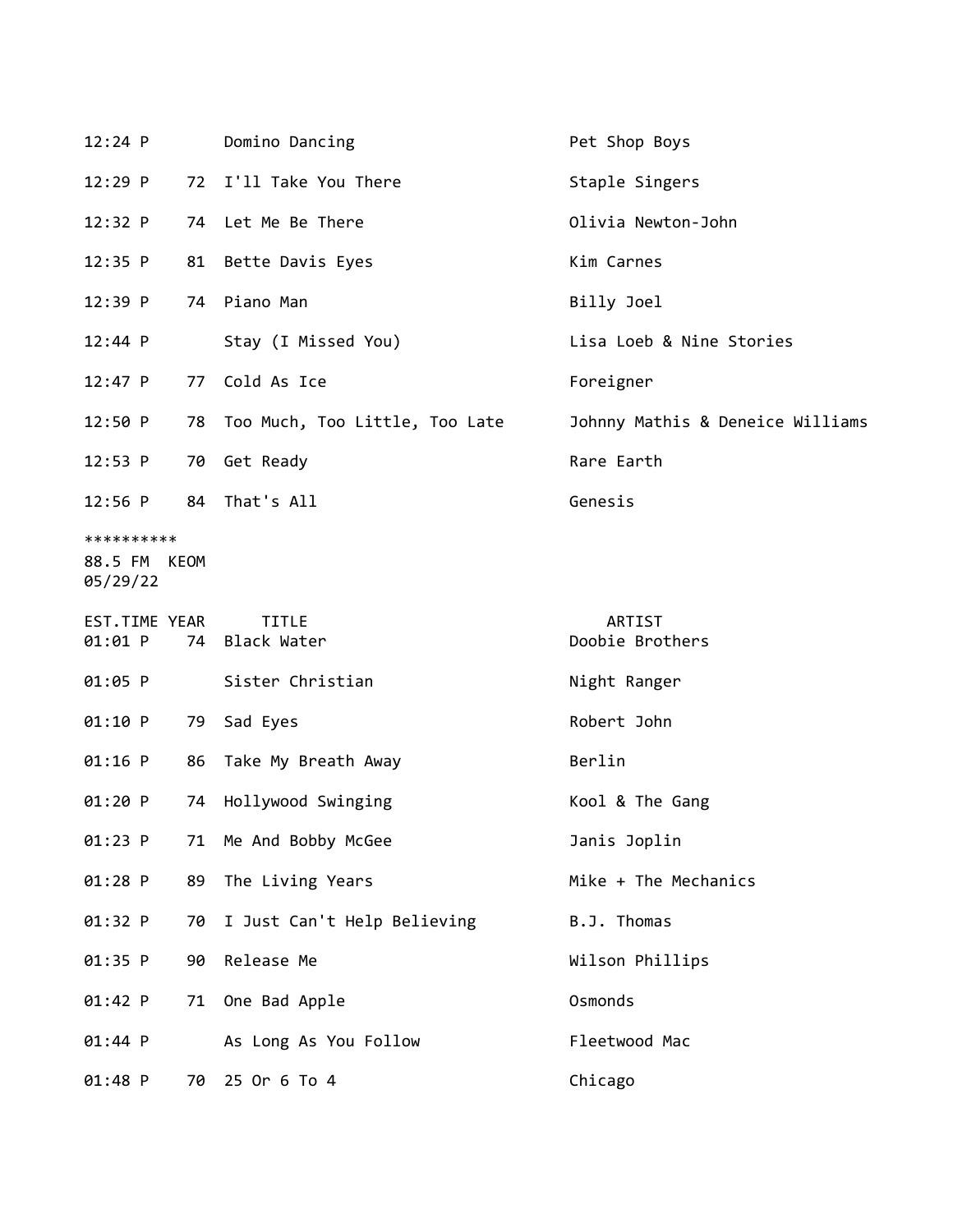| 01:51 P                                |      | 71 Another Day                                    | Paul McCartney                  |
|----------------------------------------|------|---------------------------------------------------|---------------------------------|
| 01:59 P                                | 72   | Ben                                               | Michael Jackson                 |
| **********<br>88.5 FM KEOM<br>05/29/22 |      |                                                   |                                 |
| EST.TIME YEAR<br>02:02 P               |      | <b>TITLE</b><br>73 Daniel                         | ARTIST<br>Elton John            |
| 02:06 P                                |      | 79 No More Tears (Enough Is Enough)               | Barbra Streisand & Donna Summer |
| 02:10 P                                |      | Tuff Enuff                                        | Fabulous Thunderbirds           |
| 02:15 P                                | 77   | Don't It Make My Brown Eyes Blue                  | Crystal Gayle                   |
| 02:18 P                                | 74   | Tin Man                                           | America                         |
| 02:21 P                                |      | 88 Dial My Heart                                  | <b>Boys</b>                     |
| 02:25 P                                | 92   | Just Another Day                                  | Jon Secada                      |
| 02:29 P                                |      | 73 You Are The Sunshine Of My Life                | Stevie Wonder                   |
| 02:32 P                                | 78   | Shame                                             | Evelyn "Champagne" King         |
| 02:35 P                                |      | 81 Every Little Thing She Does Is Magi Police     |                                 |
| 02:39 P                                | 74   | Haven't Got Time For The Pain                     | Carly Simon                     |
| $02:46$ P                              |      | 92 End Of The Road                                | Boyz II Men                     |
| 02:50 P                                | 76   | Love So Right                                     | Bee Gees                        |
| 02:53 P                                | 74   | The Loco-Motion                                   | Grand Funk Railroad             |
| 02:56 P                                | 73   | Rockin' Pneumonia And The Boogie Wo Johnny Rivers |                                 |
| **********<br>88.5 FM<br>05/29/22      | KEOM |                                                   |                                 |
| EST.TIME YEAR<br>03:00 P               | 79   | <b>TITLE</b><br>My Sharona                        | ARTIST<br>Knack                 |
| 03:04 P                                | 77   | Handy Man                                         | James Taylor                    |
| 03:08 P                                | 72   | Nights In White Satin                             | Moody Blues                     |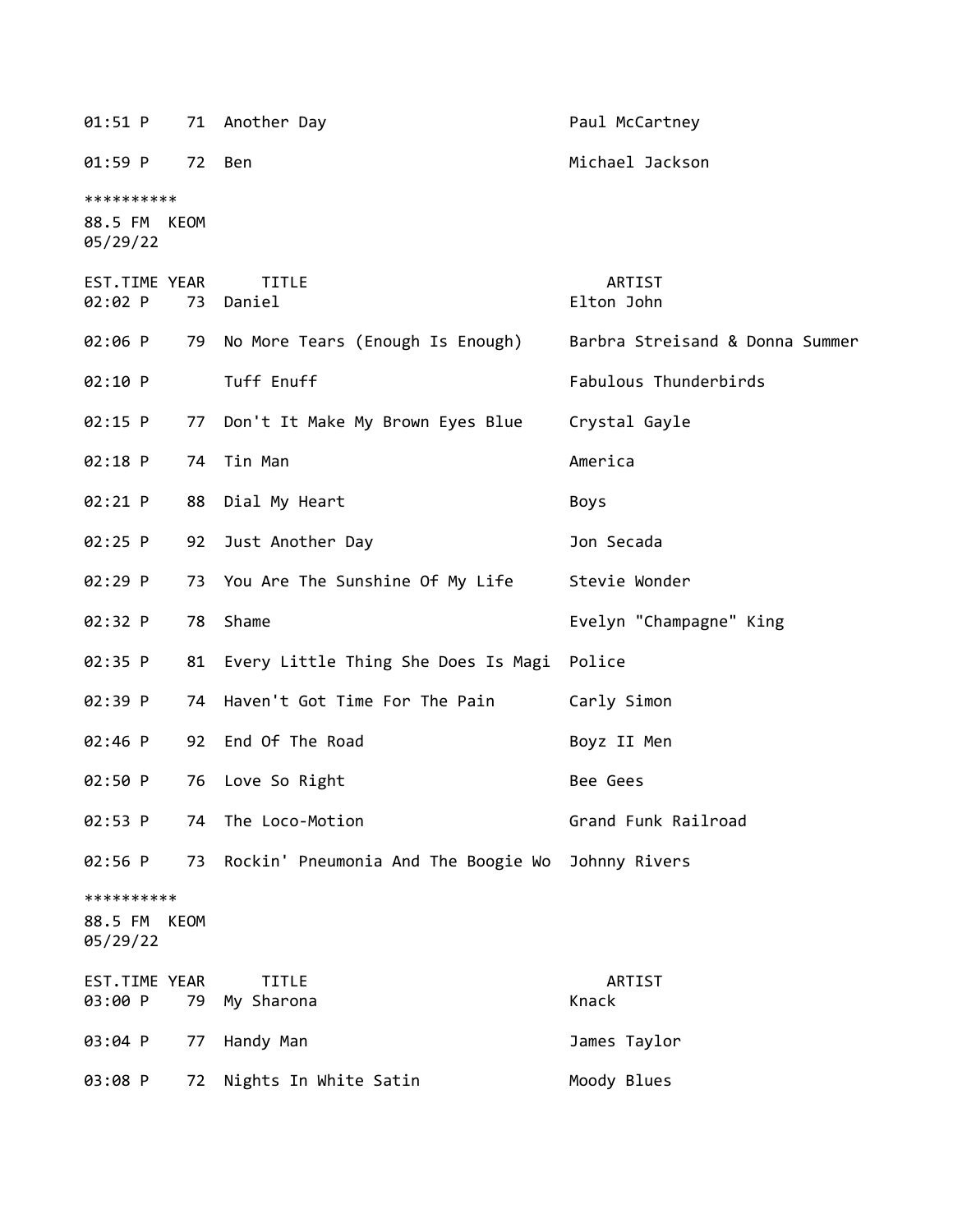| 03:12 P                                |    | Hold On                                        | Santana                |
|----------------------------------------|----|------------------------------------------------|------------------------|
| 03:18 P                                |    | Breathe Again                                  | Toni Braxton           |
| 03:22 P                                |    | 77 Hey Deanie                                  | Shaun Cassidy          |
| $03:26$ P                              |    | Head Over Heals                                | $Go-Go's$              |
| 03:30 P                                |    | 76 Theme From "Mahogany" (Do You Know          | Diana Ross             |
| 03:33 P                                |    | After The Rain                                 | Nelson                 |
| 03:37 P                                |    | 88 Giving You The Best That I Got              | Anita Baker            |
| 03:41 P                                |    | Respect Yourself                               | Staple Singers         |
| 03:46 P                                |    | Wonder                                         | Natalie Merchant       |
| 03:50 P                                |    | 76 More, More, More                            | Andrea True Connection |
| 03:53 P                                |    | 75 Please Mr. Please                           | Olivia Newton-John     |
| 03:56 P                                |    | 73 Tell Her She's Lovely                       | El Chicano             |
| **********<br>88.5 FM KEOM<br>05/29/22 |    |                                                |                        |
| EST.TIME YEAR<br>04:00 P               |    | <b>TITLE</b><br>84 I Want To Know What Love is | ARTIST<br>Foreigner    |
| 04:05 P                                |    | 76 Get Closer                                  | Seals & Crofts         |
| 04:09 P                                | 72 | I'd Love You To Want Me                        | Lobo                   |
| 04:15 P                                |    | Here I Go Again                                | Whitesnake             |
| 04:19 P                                |    | How Bizarre                                    | OMC                    |
| 04:23 P                                | 70 | Turn Back The Hands Of Time                    | Tyrone Davis           |
| 04:25 P                                | 78 | Right Down The Line                            | Gerry Rafferty         |
| 04:31 P                                | 73 | Heartbeat-It's A Love Beat                     | DeFranco Family        |
| 04:34 P                                | 73 | Paper Roses                                    | Marie Osmond           |
| 04:37 P                                | 86 | Greatest Love Of All                           | Whitney Houston        |
| 04:42 P                                | 80 | Too Hot                                        | Kool & The Gang        |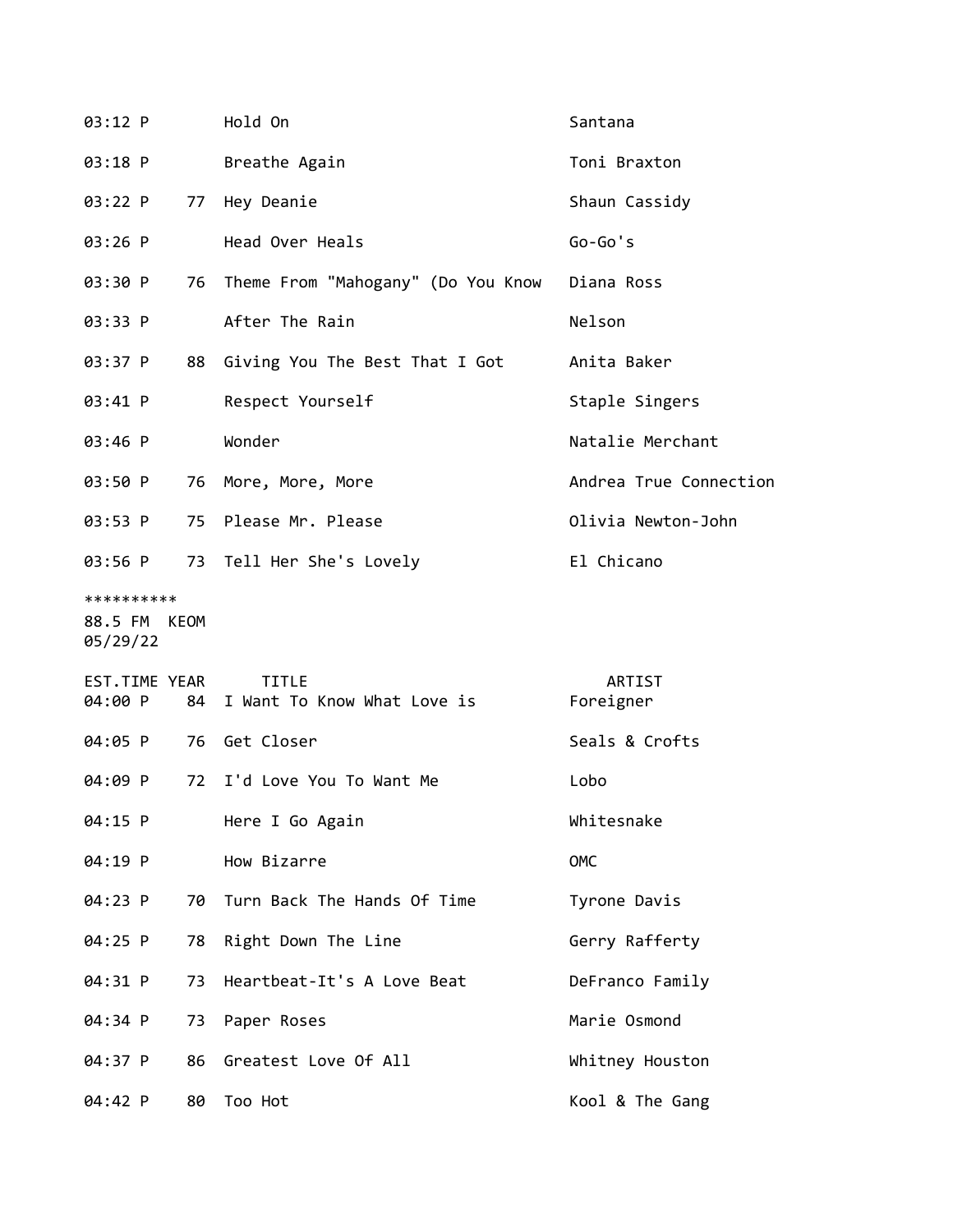| 04:48 P                                |    | 90 Don't Wanna Fall In Love                                    | Jane Child                     |
|----------------------------------------|----|----------------------------------------------------------------|--------------------------------|
| 04:52 P                                |    | 76 You Are The Woman                                           | Firefall                       |
| 04:54 P                                |    | 73 Neither One Of Us (Wants To Be The Gladys Knight & The Pips |                                |
| **********<br>88.5 FM KEOM<br>05/29/22 |    |                                                                |                                |
| EST.TIME YEAR<br>05:00 P               |    | <b>TITLE</b><br>79 After The Love Has Gone                     | ARTIST<br>Earth, Wind & Fire   |
| 05:04 P                                |    | 74 Rikki Don't Lose That Number                                | Steely Dan                     |
| 05:08 P                                |    | 76 Get Up And Boogie                                           | Silver Convention              |
| 05:12 P                                |    | 83 Don't Let It End                                            | Styx                           |
| 05:19 P                                |    | 72 The Lion Sleeps Tonight                                     | Robert John                    |
| 05:22 P                                | 77 | My Heart Belongs To Me                                         | Barbra Streisand               |
| $05:25$ P                              |    | 81 Fire And Ice                                                | Pat Benatar                    |
| 05:29 P                                |    | 73 Loves Me Like A Rock                                        | Paul Simon                     |
| 05:32 P                                |    | 72 Ventura Highway                                             | America                        |
| 05:35 P                                | 89 | Love Song                                                      | Cure                           |
| 05:38 P                                |    | Little Green Bag                                               | George Baker Selection         |
| 05:43 P                                | 94 | Endless Love                                                   | Luther Vandross & Mariah Carey |
| 05:47 P                                | 70 | No Matter What                                                 | Badfinger                      |
| 05:50 P                                |    | 74 Dancing Machine                                             | Jackson 5                      |
| 05:53 P                                |    | 76 Happy Days                                                  | Pratt & McClain                |
| 05:55 P                                |    | Lookin' For Love                                               | Johnny Lee                     |
| **********<br>88.5 FM KEOM<br>05/29/22 |    |                                                                |                                |
| EST.TIME YEAR<br>06:00 P               | 79 | <b>TITLE</b><br>Longer                                         | ARTIST<br>Dan Fogelberg        |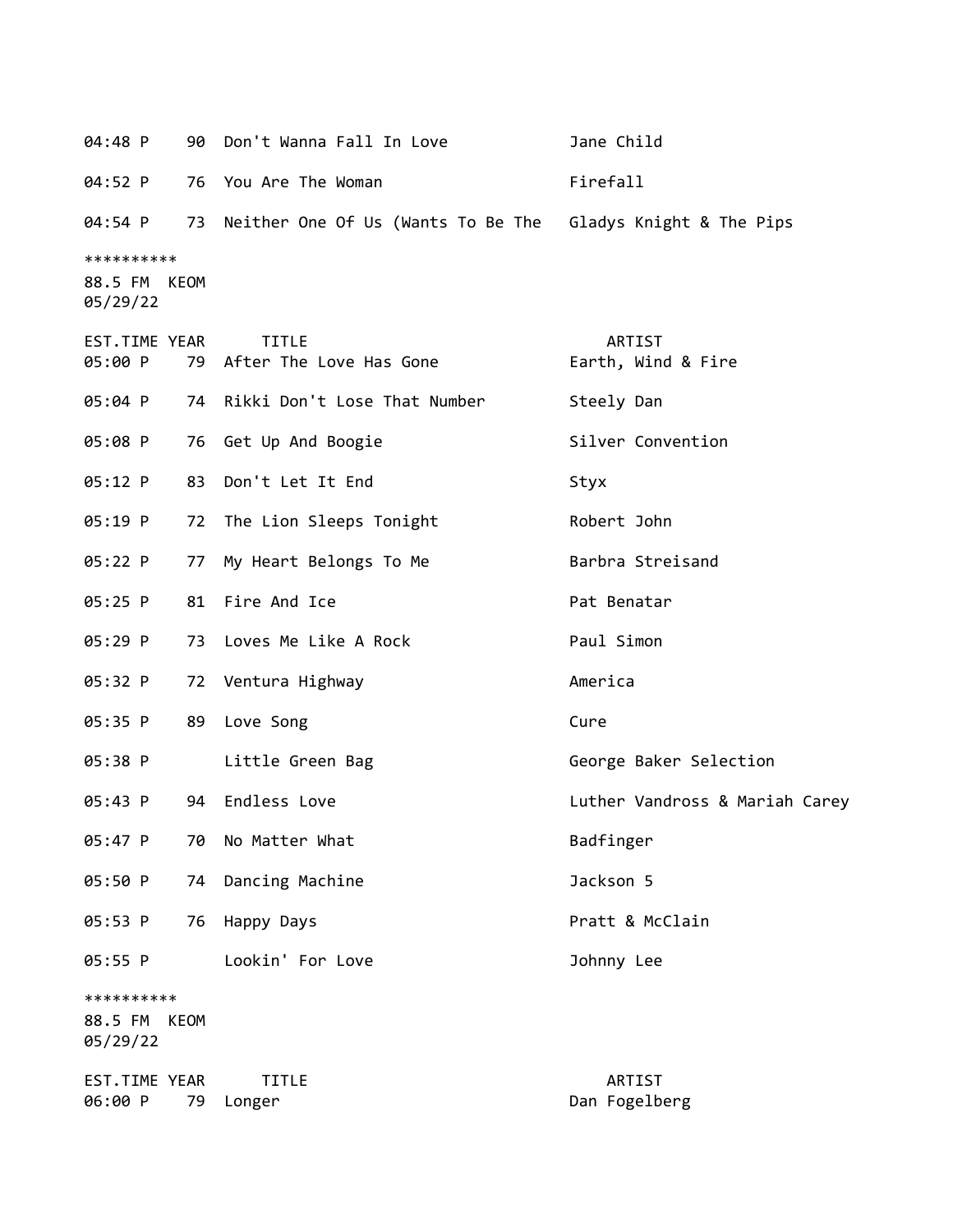| 06:03 P                  |      | Pac-Man Fever                                                 | Buckner & Garcia          |
|--------------------------|------|---------------------------------------------------------------|---------------------------|
| 06:07 P                  | 72   | Betcha By Golly, Wow                                          | Stylistics                |
| 06:10 P                  | 98   | I Will Wait                                                   | Hootie & The Blowfish     |
| 06:16 P                  | 86   | Glory Of Love                                                 | Peter Cetera              |
| 06:20 P                  | 74   | Everlasting Love                                              | Carl Carlton              |
| 06:22 P                  | 76   | You'll Never Find Another Love Like Lou Rawls                 |                           |
| 06:26 P                  |      | Wild Wild Life                                                | Talking Heads             |
| 06:29 P                  |      | 88 Perfect World                                              | Huey Lewis & The News     |
| 06:33 P                  | 78   | Dust In The Wind                                              | Kansas                    |
| 06:36 P                  |      | Because Of You                                                | 98 Degrees                |
| 06:40 P                  |      | I'm Just A Singer In A Rock And Rol Moody Blues               |                           |
| 06:45 P                  | 73   | Top Of The World                                              | Carpenters                |
| 06:48 P                  |      | Romeo's Tune                                                  | Steve Forbert             |
| 06:52 P                  | 77   | Swayin' To The Music (Slow Dancin')                           | Johnny Rivers             |
| 06:55 P                  | 75   | (I Believe) There's Nothing Stronge Paul Anka [+] Odia Coates |                           |
| 06:59 P                  | 73   | Time In A Bottle                                              | Jim Croce                 |
| **********               |      |                                                               |                           |
| 88.5 FM<br>05/29/22      | KEOM |                                                               |                           |
| EST.TIME YEAR<br>07:02 P |      | <b>TITLE</b><br>71 Never Been To Spain                        | ARTIST<br>Three Dog Night |
| 07:05 P                  | 75   | Fame                                                          | David Bowie               |
| 07:09 P                  |      | I'm Goin' Down                                                | Bruce Springsteen         |
| 07:15 P                  |      | Where Were You When I Was Falling I                           | Lobo                      |
| $07:18$ P                | 78   | Lotta Love                                                    | Nicolette Larson          |
| 07:20 P                  | 84   | New Song                                                      | Howard Jones              |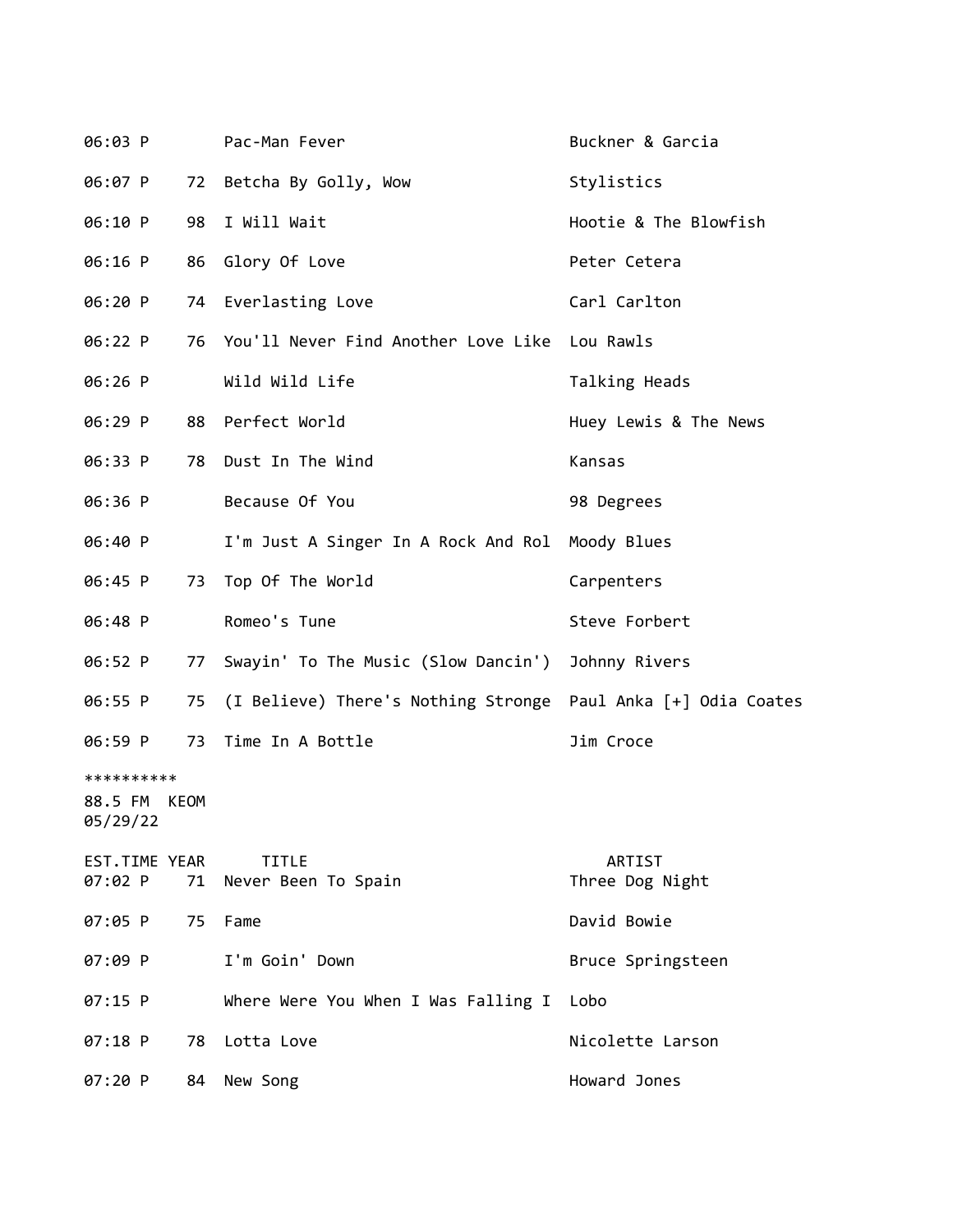| 07:24 P                           |      | Where Do You Go                                   | No Mercy                 |
|-----------------------------------|------|---------------------------------------------------|--------------------------|
| 07:29 P                           | 77   | (Love Is) Thicker Than Water                      | Andy Gibb                |
| 07:33 P                           | 75   | Low Rider                                         | War                      |
| 07:36 P                           | 80   | All Out Of Love                                   | Air Supply               |
| 07:39 P                           |      | If Not For You                                    | Olivia Newton-John       |
| 07:44 P                           | 98   | Kiss Me                                           | Sixpence None The Richer |
| 07:47 P                           | 74   | I'm Leaving It All Up To You                      | Donny & Marie Osmond     |
| 07:50 P                           | 79   | Sail On                                           | Commodores               |
| 07:53 P                           | 70   | Rainy Night In Georgia                            | Brook Benton             |
| 07:58 P                           | 77   | Emotion                                           | Samantha Sang            |
| **********<br>88.5 FM<br>05/29/22 | KEOM |                                                   |                          |
| EST.TIME YEAR<br>08:02 P          | 71   | <b>TITLE</b><br>In The Rain                       | ARTIST<br>Dramatics      |
| 08:07 P                           | 77   | You Make Me Feel Like Dancing                     | Leo Sayer                |
| 08:10 P                           | 81   | Why Do Fools Fall In Love                         | Diana Ross               |
| 08:15 P                           | 74   | Don't Let The Sun Go Down On Me                   | Elton John               |
| 08:20 P                           | 78   | Love Is In The Air                                | John Paul Young          |
| 08:23 P                           |      | Happy Together                                    | Nylons                   |
| 08:26 P                           |      | Breakin' My Heart                                 | Mint Condition           |
| 08:30 P                           | 72   | The First Time Ever I Saw Your Face Roberta Flack |                          |
| 08:34 P                           | 76   | Year Of The Cat                                   | Al Stewart               |
| 08:39 P                           |      | True Colors                                       | Cyndi Lauper             |
| 08:42 P                           | 77   | It Was Almost Like A Song                         | Ronnie Milsap            |
| 08:47 P                           | 95   | Kiss From A Rose                                  | Seal                     |
| 08:51 P                           | 71   | Proud Mary                                        | Ike & Tina Turner        |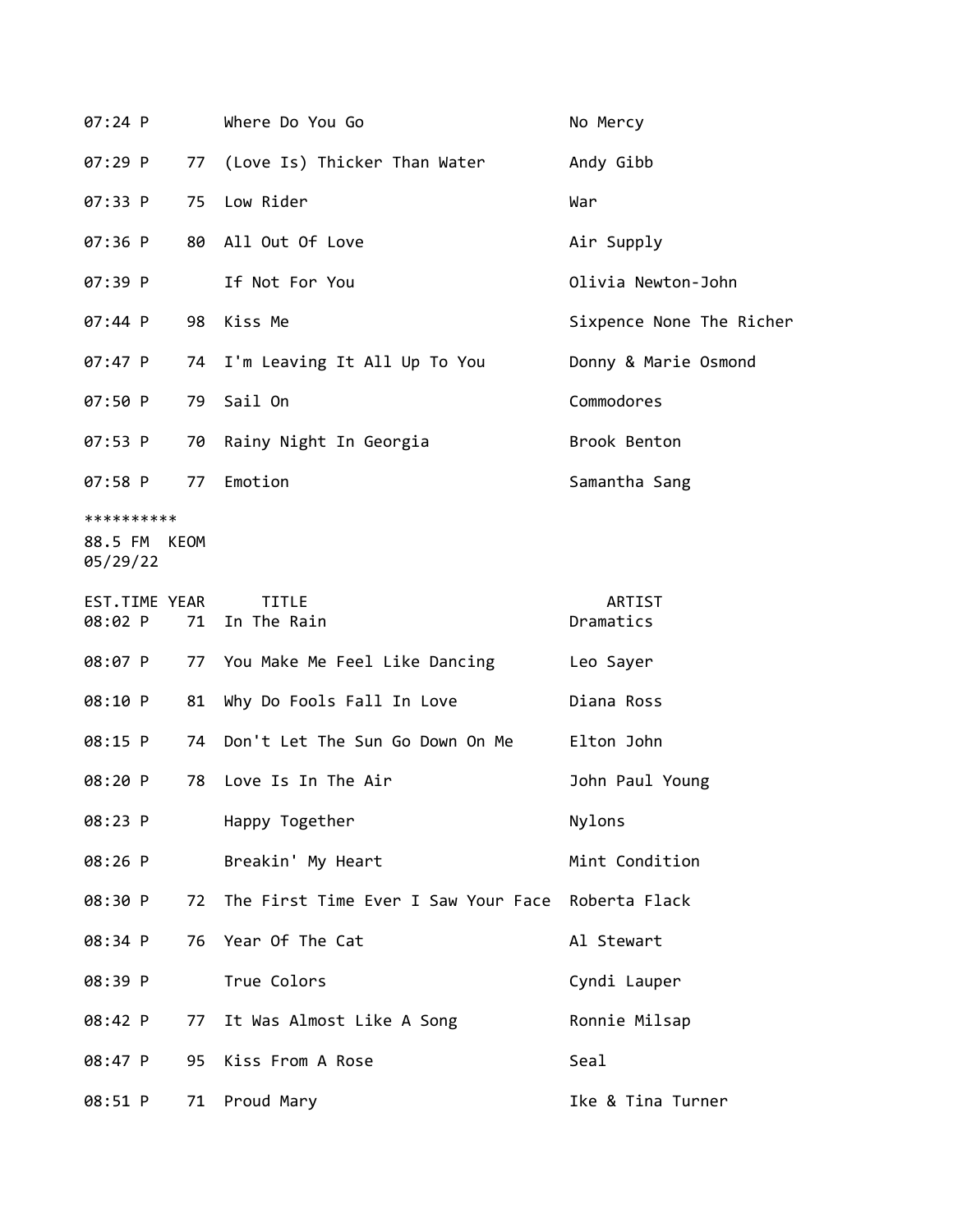| 08:54 P                                |      | 79 Rock With You                                   | Michael Jackson                |
|----------------------------------------|------|----------------------------------------------------|--------------------------------|
| 08:59 P                                |      | Girl You Know It's True                            | Milli Vanilli                  |
| **********<br>88.5 FM KEOM<br>05/29/22 |      |                                                    |                                |
| EST.TIME YEAR<br>09:02 P               |      | <b>TITLE</b><br>72 Sweet Seasons                   | ARTIST<br>Carole King          |
| 09:06 P                                |      | 75 Wildfire                                        | Michael Martin Murphey         |
| 09:09 P                                | 85   | The Sun Always Shines On TV                        | a-ha                           |
| 09:15 P                                |      | Out Of The Blue                                    | Debbie Gibson                  |
| 09:19 P                                | 98   | This Kiss                                          | Faith Hill                     |
| 09:22 P                                | 76   | Evergreen                                          | Barbra Streisand               |
| 09:25 P                                | 74   | Come Monday                                        | Jimmy Buffett                  |
| 09:30 P                                | 74   | I Can Help                                         | Billy Swan                     |
| 09:33 P                                | 73   | Feelin' Stronger Every Day                         | Chicago                        |
| 09:37 P                                | 86   | Shake You Down                                     | Gregory Abbott                 |
| 09:41 P                                | 86   | Heartbeat                                          | Don Johnson                    |
| 09:46 P                                |      | 91 It's So Hard To Say Goodbye To Yest Boyz II Men |                                |
| 09:49 P                                | 78   | Whenever I Call You Friend                         | Kenny Loggins & Stevie Nicks   |
| 09:53 P                                | 72   | Baby Don't Get Hooked On Me                        | Mac Davis                      |
| 09:55 P                                | 71   | Don't Pull Your Love                               | Hamilton, Joe Frank & Reynolds |
| 09:59 P                                | 71   | Superstar                                          | Carpenters                     |
| **********<br>88.5 FM<br>05/29/22      | KEOM |                                                    |                                |
| EST.TIME YEAR<br>10:03 P               | 72   | <b>TITLE</b><br>Bang A Gong (Get It On)            | ARTIST<br>T. Rex               |
| 10:07 P                                | 76   | Disco Lady                                         | Johnny Taylor                  |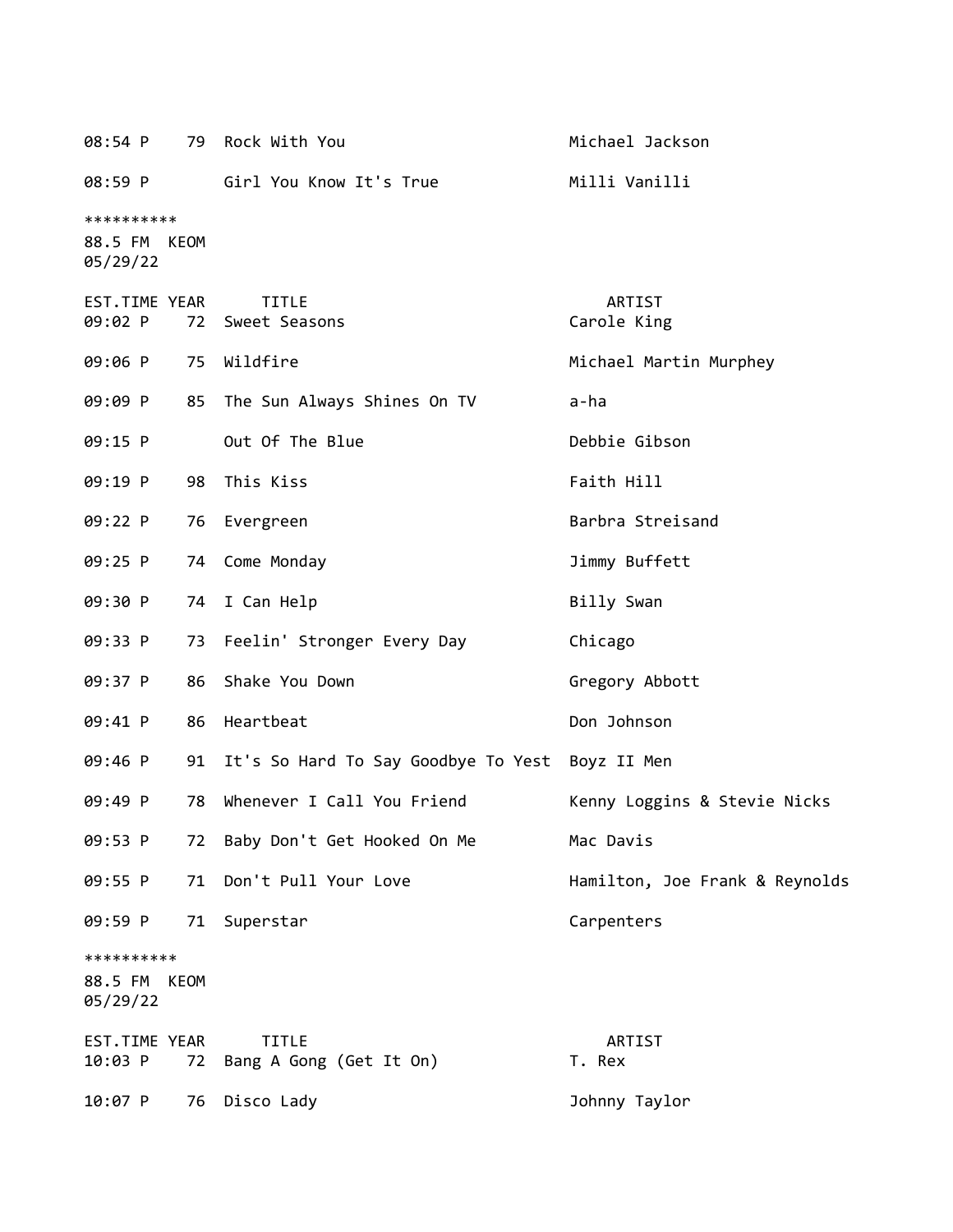| 10:11 P       | 82 | Do You Believe In Love         | Huey Lewis & The News |
|---------------|----|--------------------------------|-----------------------|
| 10:16 P       |    | Undercover Angel               | Alan O'Day            |
| $10:19$ P     | 73 | Natural High                   | Bloodstone            |
| $10:24$ P     | 81 | Cool Night                     | Paul Davis            |
| $10:27$ P     |    | Tonight                        | New Kids On The Block |
| 10:30 P       | 76 | Bohemian Rhapsody              | Queen                 |
| $10:36$ P     | 71 | Me And You And A Dog Named Boo | Lobo                  |
| $10:39$ P     | 81 | Kiss On My List                | Hall & Oates          |
| 10:44 P       |    | From This Moment On            | Shania Twain          |
| $10:48$ P     | 71 | I AmI Said                     | Neil Diamond          |
| $10:52$ P     | 77 | Torn Between Two Lovers        | Mary MacGregor        |
| 10:55 P       | 70 | Sweet Mary                     | Wadsworth Mansion     |
| 10:59 P       | 77 | Best Of My Love                | Emotions              |
| **********    |    |                                |                       |
| 88.5 FM KEOM  |    |                                |                       |
| 05/29/22      |    |                                |                       |
| EST.TIME YEAR |    | <b>TITLE</b>                   | ARTIST                |
| 11:02 P       | 74 | Come And Get Your Love         | Redbone               |
| $11:06$ P     | 79 | Still                          | Commodores            |
| 11:09 P       |    | Nobody Said It Was Easy        | Le Roux               |
| $11:15$ P     | 92 | I'll Be There                  | Mariah Carey          |
| $11:19$ P     | 73 | Long Train Runnin'             | Doobie Brothers       |
| 11:23 P       | 82 | Goody Two Shoes                | Adam Ant              |
| $11:26$ P     | 75 | It's A Miracle                 | Barry Manilow         |
| 11:30 P       | 79 | Escape                         | Rupert Holmes         |
| $11:34$ P     |    | 90 Can't Stop                  | After 7               |